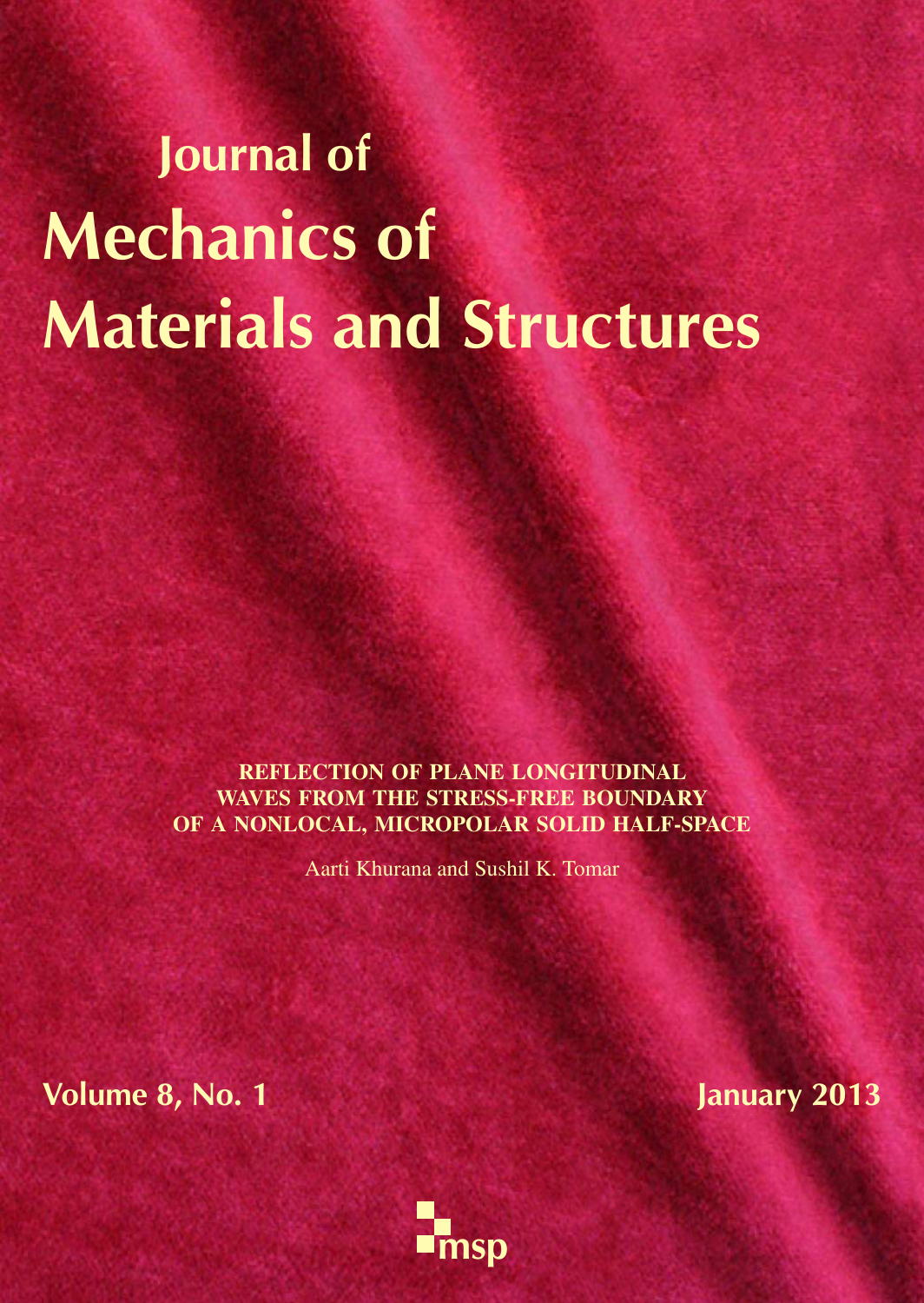

# <span id="page-1-0"></span>REFLECTION OF PLANE LONGITUDINAL WAVES FROM THE STRESS-FREE BOUNDARY OF A NONLOCAL, MICROPOLAR SOLID HALF-SPACE

AARTI KHURANA AND SUSHIL K. TOMAR

This work is concerned with plane waves propagating through an isotropic nonlocal micropolar solid. Two longitudinal waves and two sets of coupled transverse waves propagating with distinct speeds may travel in the medium. All these waves are found to be dispersive in nature. Reflection coefficients and energy ratios are presented for when a longitudinal displacement wave strikes at the stress-free boundary. The dispersion curves of various waves for a silicon crystal are computed numerically and depicted graphically. The effect of nonlocality on the reflection coefficients and energy ratios is observed. The energy balance law has been verified at each angle of incidence.

#### 1. Introduction

The theory of nonlocal elasticity, developed in [\[Eringen 1972a;](#page-13-0) [1972b;](#page-13-1) [2002;](#page-13-2) [Eringen and Edelen 1972\]](#page-13-3), states that the nonlocal stress tensor at any reference point  $x$  of the body depends not only on the strain at the point  $x$  but also on the strains at all other points  $x'$  of the body. This observation is in accordance with the atomic theory of lattice dynamics and experimental observations on phonon dispersion [\[Chen et al.](#page-12-0) [2004\]](#page-12-0). In the limiting case, when the effects of strains at points other than *x* are neglected, one recovers the classical (local) theory of elasticity. The most general form of the constitutive relation in the nonlocal elasticity-type representation involves an integral over the entire region of interest. This integral contains a nonlocal kernel function, which describes the relative influence of the strains at various locations on the stress at a given location.

Polar theories, in principle, are nonlocal theories (see [\[Eringen 1999\]](#page-13-4)) where the nonlocality is achieved through moment tensors associated with each point of the body. However, as the wavelengths of the waves transmitted become shorter, the number of moment tensors to be employed must be increased to provide sufficient accuracy in the prediction of the physical phenomena. The response of a body depends heavily on the ratio of the external characteristic length (*L*) to the internal characteristic length (*l*). In classical field theories, a ratio of  $L/l \gg 1$  will yield reliable predictions. However, when  $L/l \approx 1$ , the classical field theories (local) fail and we must resort to nonclassical theories (nonlocal). One of the theories in which  $L \approx l$  is the micropolar theory of elasticity. Some of the relevant papers on nonlocal theories are [\[Eringen 1984;](#page-13-5) [Erbay et al. 1992;](#page-12-1) [Wang and Dhaliwal 1993;](#page-13-6) [Lazar and Kirchner 2006;](#page-13-7) [Zeng et al. 2006;](#page-13-8) [Najafi et al. 2012\]](#page-13-9) among others.

In this paper, we have extended the work proposed in [\[Eringen 1984\]](#page-13-5) by exploring the possibility of the propagation of plane elastic waves in a linear isotropic nonlocal micropolar solid. It is seen that there

Valuable suggestions provided by the anonymous reviewers are gratefully acknowledged.

*Keywords:* nonlocal, micropolar, reflection, frequency, elastic waves.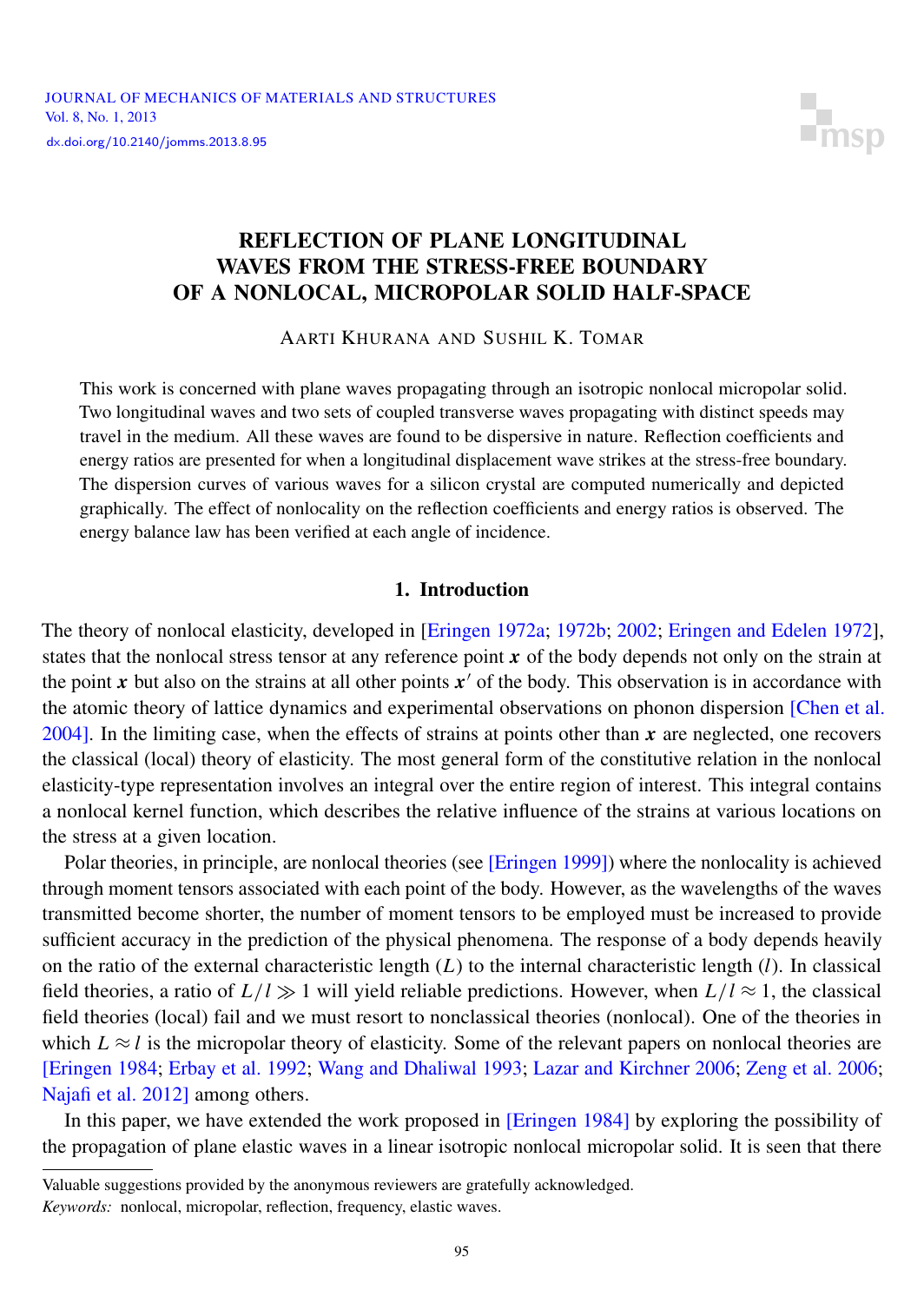may exist four waves comprising of two coupled transverse waves and two independent longitudinal waves analogous to those existing in a local micropolar solid. In local micropolar elasticity, the longitudinal displacement wave is frequency independent, while the longitudinal microrotational wave and two sets of coupled transverse waves are frequency dependent. In nonlocal micropolar elasticity, all the longitudinal and transverse waves are frequency dependent. The reflection phenomena of a longitudinal displacement wave incident obliquely at a stress-free flat boundary of a nonlocal micropolar elastic halfspace are investigated in detail. Reflection coefficients and their corresponding energy ratios are obtained analytically and depicted graphically for a silicon crystal against the angle of incidence. The reflection coefficients and energy ratios have been plotted for two values of the nonlocal parameter, namely  $e_0 = 0$ and  $e_0 = 0.39$ . The parameter  $e_0 = 0$  corresponds to the local micropolar medium. The sum of energy ratios is found to be unity at each angle of incidence which shows that there is no dissipation of energy during reflection at the free boundary surface of a nonlocal micropolar solid.

#### 2. Basic equations and constitutive relations

For a linear anisotropic nonlocal micropolar solid, the strain energy density function *W* is given as [\[Eringen 2002\]](#page-13-2)

$$
W = \frac{1}{2} \iint \{A_{klmn}(x, x')\epsilon_{kl}(x')\epsilon_{mn}(x) + B_{klmn}(x, x')\gamma_{kl}(x')\gamma_{mn}(x) + C_{klmn}(x, x')(\epsilon_{kl}(x')\gamma_{mn}(x) + \epsilon_{kl}(x)\gamma_{mn}(x')\}dv(x')dv(x), \quad (1)
$$

where  $\epsilon_{kl} = u_{l,k} - \epsilon_{klm} \phi_m$  denotes the relative distortion tensor and  $\gamma_{kl} = \phi_{k,l}$  is the curvature or wryness tensor. The nonlocal constitutive moduli possess the symmetries

$$
A_{klmn}(\mathbf{x}, \mathbf{x}') = A_{mnkl}(\mathbf{x}', \mathbf{x}) \quad \text{and} \quad B_{klmn}(\mathbf{x}, \mathbf{x}') = B_{mnkl}(\mathbf{x}', \mathbf{x}).
$$

In local micropolar elasticity, the force stress tensor  $(t_k(x))$  and couple stress tensor  $(m_{ki}(x))$  are given in integral form by the nonlocal constitutive relations [\[Eringen 2002\]](#page-13-2)

<span id="page-2-1"></span><span id="page-2-0"></span>
$$
t_{kl}(\mathbf{x}) = \int \{A_{klmn}(\mathbf{x}, \mathbf{x}')\epsilon_{mn}(\mathbf{x}') + C_{klmn}(\mathbf{x}, \mathbf{x}')\gamma_{mn}(\mathbf{x}')\} dv(\mathbf{x}'),
$$
\n(2)

$$
m_{kl}(\mathbf{x}) = \int \{B_{lkmn}(\mathbf{x}, \mathbf{x}')\gamma_{mn}(\mathbf{x}') + C_{mnlk}(\mathbf{x}, \mathbf{x}')\epsilon_{mn}(\mathbf{x}')\} d\nu(\mathbf{x}'). \tag{3}
$$

For an isotropic micropolar solid, the nonlocal elastic moduli are [\[Eringen 2002\]](#page-13-2)

$$
A_{klmn}(\mathbf{x}, \mathbf{x}') = \lambda \delta_{kl} \delta_{mn} + (\mu + K) \delta_{km} \delta_{ln} + \mu \delta_{kn} \delta_{lm},
$$
  

$$
B_{klmn}(\mathbf{x}, \mathbf{x}') = \alpha \delta_{kl} \delta_{mn} + \gamma \delta_{km} \delta_{ln} + \beta \delta_{kn} \delta_{lm} \text{ and } C_{klmn}(\mathbf{x}, \mathbf{x}') = 0,
$$

where the material moduli  $\lambda$ ,  $\mu$ ,  $K$ ,  $\alpha$ ,  $\beta$ , and  $\gamma$  depend on *x* and *x'* through  $|x - x'|$ , that is,

$$
\{\lambda, \mu, K, \alpha, \beta, \gamma\} = \{\lambda', \mu', K', \alpha', \beta', \gamma'\} G(|\mathbf{x} - \mathbf{x}'|),
$$

with  $\lambda', \mu', K', \alpha', \beta'$ , and  $\gamma'$  as local micropolar elastic constants, of which  $\lambda'$  and  $\mu'$  correspond to the classical Lamé constants, and  $G(|x - x'|)$  as the nonlocal kernel. The function  $G(|x - x'|)$  represents the effect of distant interactions of material points  $x'$  on the material point  $x$ . Since the long-range effects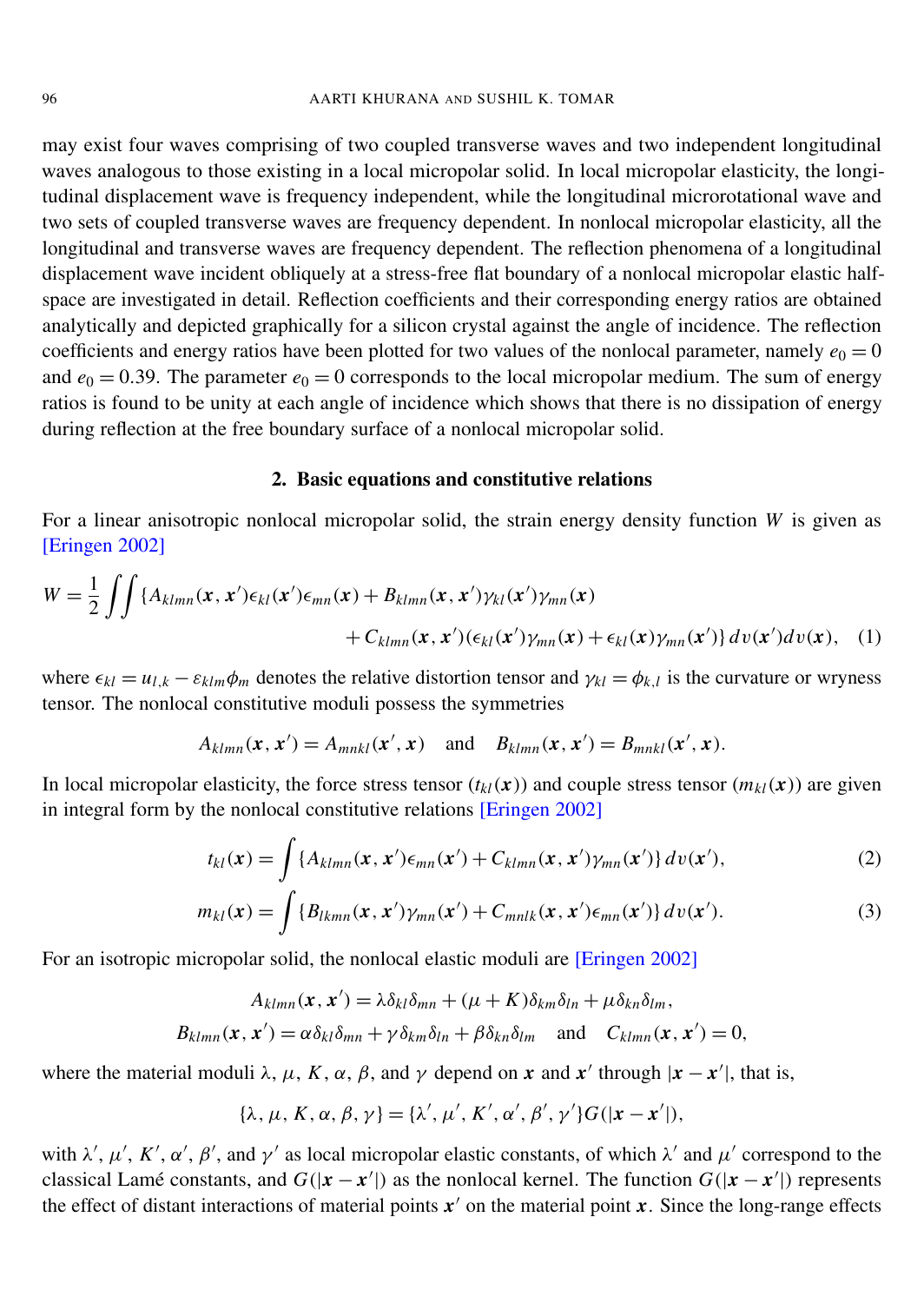quickly die out with distance, this function should attain its maximum at  $x' = x$ . Eringen has shown that the function *G* happens to be the Green's function for the infinite plane, that is, it satisfies [\[Eringen 1984\]](#page-13-5)

<span id="page-3-2"></span>
$$
(1 - \epsilon^2 \nabla^2) G = \delta(|\mathbf{x}' - \mathbf{x}|),\tag{4}
$$

where  $\epsilon = e_0 a$ , *a* being the internal characteristic length (for example, the atomic lattice parameter in crystals, the average granular distance in granular solids, etc.), and  $e_0$  is a material constant.

Using these expressions of the elastic moduli, the constitutive relations  $(2)$  and  $(3)$  become

$$
t_{kl}(\mathbf{x}) = \int {\{\lambda \delta_{kl} \epsilon_{rr}(\mathbf{x}') + (\mu + K) \epsilon_{kl}(\mathbf{x}') + \mu \epsilon_{lk}(\mathbf{x}')} d\mathbf{v}(\mathbf{x}'),
$$
\n(5)

$$
m_{kl}(\mathbf{x}) = \int {\alpha \delta_{kl} \gamma_{rr}(\mathbf{x}')} + \beta \gamma_{kl}(\mathbf{x}') + \gamma \gamma_{lk}(\mathbf{x}') d\mathbf{v}(\mathbf{x}'). \tag{6}
$$

The equations of motion for a nonlocal isotropic micropolar solid are given by [\[Eringen 2002\]](#page-13-2)

<span id="page-3-6"></span><span id="page-3-5"></span><span id="page-3-4"></span><span id="page-3-3"></span><span id="page-3-1"></span><span id="page-3-0"></span>
$$
t_{kl,k} + \rho(f_l - \ddot{u}_l) = 0,\t\t(7)
$$

$$
m_{kl,k} + \varepsilon_{lmn} t_{mn} + \rho (l_l - j\ddot{\phi}_l) = 0.
$$
\n(8)

Applying the operator  $(1 - \epsilon^2 \nabla^2)$  to [\(5\)](#page-3-0) and [\(6\)](#page-3-1) and using the property [\(4\)](#page-3-2) together with

$$
\int f(x)\delta(x-a) dx = f(a),
$$
\n(9)

we obtain

$$
(1 - \epsilon^2 \nabla^2) t_{kl} = \sigma_{kl} = \lambda' \delta_{kl} \epsilon_{rr}(\mathbf{x}) + (\mu' + K') \epsilon_{kl}(\mathbf{x}) + \mu' \epsilon_{lk}(\mathbf{x}), \tag{10}
$$

$$
(1 - \epsilon^2 \nabla^2) m_{kl} = \mu_{kl} = \alpha' \delta_{kl} \gamma_{rr}(\mathbf{x}) + \beta' \gamma_{kl}(\mathbf{x}) + \gamma' \gamma_{lk}(\mathbf{x}). \tag{11}
$$

We can see from the expressions of the above equations that  $\sigma_{kl}$  and  $\mu_{kl}$  are the force stress and couple stress tensors of local micropolar elasticity.

Now, using  $(10)$  and  $(11)$  in the field equations  $(7)$  and  $(8)$ , we obtain

$$
(\lambda' + \mu')u_{k,kl} + (\mu' + K')u_{l,kk} + K'\varepsilon_{klm}\phi_{k,m} + (1 - \epsilon^2 \nabla^2)\rho(f_l - \ddot{u}_l) = 0,
$$
 (12)

$$
(\alpha' + \beta')\phi_{k,kl} + \gamma'\phi_{l,kk} + K'\varepsilon_{lmn}u_{n,m} - 2K'\phi_l + (1 - \epsilon^2 \nabla^2)\rho(l_l - j\ddot{\phi}_l) = 0.
$$
 (13)

These are the equations of small motion in a nonlocal micropolar elastic medium. It is clear that in the absence of nonlocality, that is, when  $e_0 = 0$ , these equations reduce to the well-known equations of a uniform micropolar solid. Since  $\epsilon = e_0a$ , the parameter  $\epsilon$  may be called the nonlocal parameter.

#### <span id="page-3-8"></span><span id="page-3-7"></span>3. Wave propagation

Introducing the scalar potentials  $(q, \xi)$  and vector potentials  $(U, \Pi)$  through the Helmholtz decomposition theorem as

<span id="page-3-9"></span>
$$
\mathbf{u} = \nabla q + \nabla \times \mathbf{U}, \quad \mathbf{\phi} = \nabla \xi + \nabla \times \mathbf{\Pi}; \quad \nabla \cdot \mathbf{U} = \nabla \cdot \mathbf{\Pi} = 0, \tag{14}
$$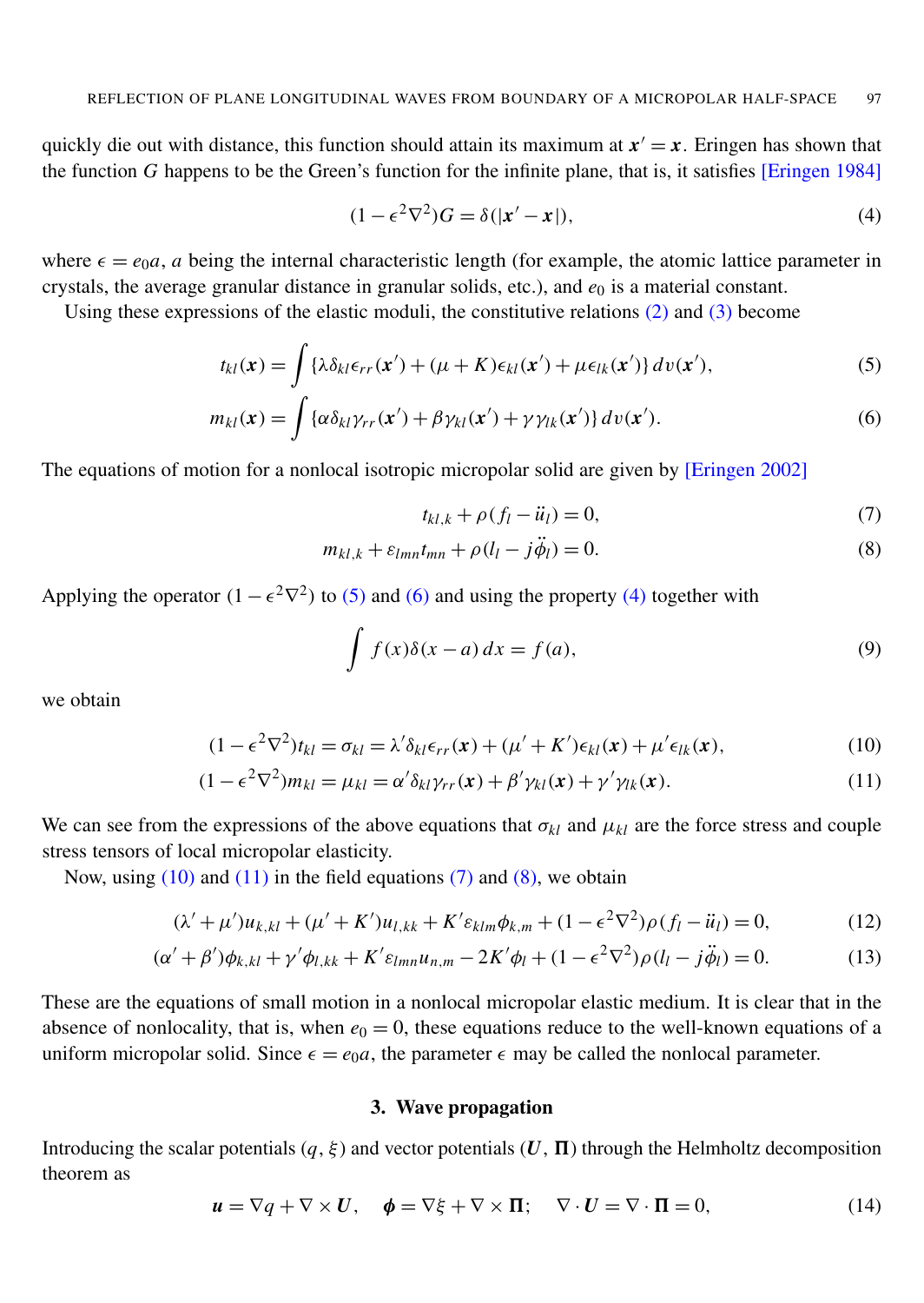and plugging them into  $(12)$  and  $(13)$ , we obtain the following equations of motion, in the absence of body forces and body couples:

<span id="page-4-3"></span><span id="page-4-2"></span><span id="page-4-1"></span><span id="page-4-0"></span>
$$
(\lambda' + 2\mu' + K')\nabla^2 q - \rho(1 - \epsilon^2 \nabla^2)\ddot{q} = 0,\tag{15}
$$

$$
(\mu' + K')\nabla^2 \mathbf{U} + K'\nabla \times \mathbf{\Pi} - \rho(1 - \epsilon^2 \nabla^2) \ddot{\mathbf{U}} = \mathbf{0},\tag{16}
$$

$$
(\alpha' + \beta' + \gamma')\nabla^2 \xi - 2K'\xi - \rho j(1 - \epsilon^2 \nabla^2)\ddot{\xi} = 0,
$$
\n(17)

$$
\gamma' \nabla^2 \Pi + K' \nabla \times U - 2K' \Pi - \rho j (1 - \epsilon^2 \nabla^2) \ddot{\Pi} = 0.
$$
 (18)

It can be seen that [\(16\)](#page-4-0) and [\(18\)](#page-4-1) are coupled in vector potentials *U* and  $\Pi$  and [\(15\)](#page-4-2) and [\(17\)](#page-4-3) are independent in scalar potentials *q* and  $\xi$ . It is also noted that in the absence of nonlocality, that is, when  $\epsilon = 0$ , [\(15\)–](#page-4-2)[\(18\)](#page-4-1) reduce completely to the wave equations of a linear micropolar solid.

For plane waves propagating in the positive direction of a unit vector *n*, we have

$$
\{q, \xi, U, \Pi\} = \{a, b, A, B\} \exp\{ik(n \cdot r - Vt)\},\tag{19}
$$

where *a* and *b* are scalar constants,  $\vec{A}$  and  $\vec{B}$  are vector constants, and  $\vec{V}$  is the phase speed. The circular frequency  $\omega$  is defined by  $\omega = kV$ , *k* being the wavenumber. Inserting the expression of *q* from [\(19\)](#page-4-4) into  $(15)$ , we obtain

<span id="page-4-4"></span>
$$
V_1^2 = (\lambda' + 2\mu' + K')\rho^{-1} - \epsilon^2 \omega^2.
$$
 (20)

This is the speed of the longitudinal displacement wave representing the longitudinal acoustic branch. We see that the speed of the longitudinal displacement wave in the nonlocal micropolar solid is equal to the speed of the longitudinal wave in the local micropolar solid decreased by an amount  $\epsilon^2 \omega^2$ . Next, inserting the expression of  $\xi$  from [\(19\)](#page-4-4) into [\(17\),](#page-4-3) we obtain

$$
V_2^2 = \left(\frac{\alpha' + \beta' + \gamma'}{\rho j} - \epsilon^2 \omega^2\right) \left(1 - \frac{2K'}{\rho j \omega^2}\right)^{-1}.
$$
 (21)

This is the speed of the longitudinal microrotational wave representing the longitudinal optic branch. Similarly, inserting the expressions of *U* and  $\Pi$  from [\(19\)](#page-4-4) into [\(16\)](#page-4-0) and [\(18\),](#page-4-1) we obtain

$$
A\{(\mu' + K')k^2 - \rho\omega^2 - \rho\omega^2\epsilon^2k^2\} - ikK'n \times B = 0,
$$
\n(22)

$$
ikK'n \times A - B\{k^2\gamma' + 2K' - \rho j\omega^2 - \rho j\omega^2 \epsilon^2 k^2\} = 0.
$$
\n(23)

Elimination of *A* or *B* from [\(22\)](#page-4-5) and [\(23\)](#page-4-6) yields a quadratic equation in  $V^2$  given by

<span id="page-4-6"></span><span id="page-4-5"></span>
$$
AV^4 + BV^2 + C = 0.\t(24)
$$

The roots of this equation are given by

$$
V_3^2 = \frac{1}{2A} \left( -B + \sqrt{B^2 - 4AC} \right), \quad V_4^2 = \frac{1}{2A} \left( -B - \sqrt{B^2 - 4AC} \right), \tag{25}
$$

where

$$
A = 1 - \Omega, \quad B = \omega^2 \epsilon^2 - c_4^2 - \frac{1}{2} c_3^2 \Omega + (1 - \Omega)(\omega^2 \epsilon^2 - c_2^2 - c_3^2), \quad C = (\omega^2 \epsilon^2 - c_2^2 - c_3^2)(\omega^2 \epsilon^2 - c_4^2),
$$

$$
\Omega = \frac{2\omega_0^2}{\omega^2}, \quad \omega_0^2 = \frac{K'}{\rho j}, \quad c_2^2 = \frac{\mu'}{\rho}, \quad c_3^2 = \frac{K'}{\rho}, \quad c_4^2 = \frac{\gamma'}{\rho j}.
$$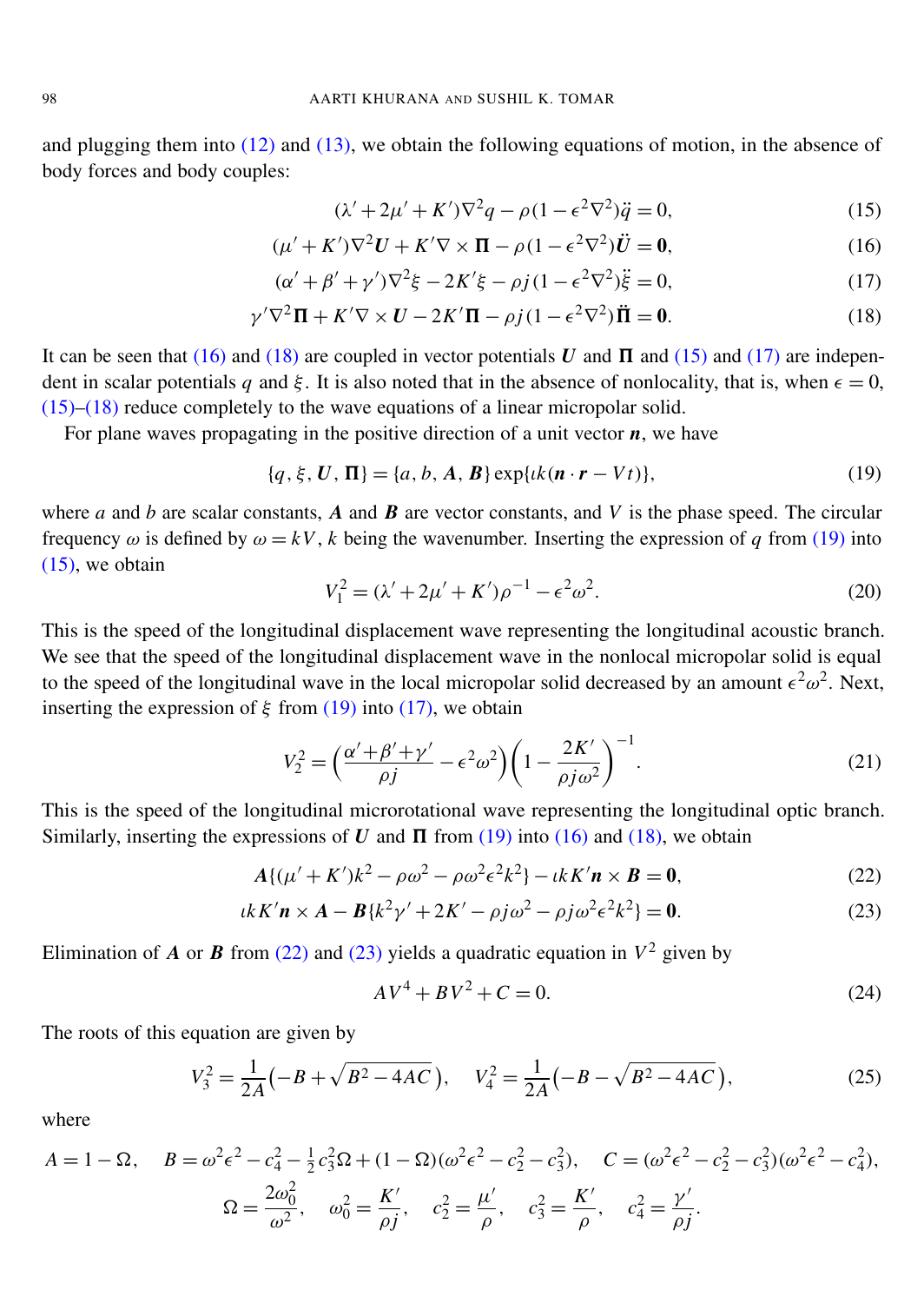When  $\epsilon = 0$ , the expressions of the coefficients A, B, and C exactly match with those obtained in [\[Parfitt and Eringen 1969\]](#page-13-10) for micropolar elasticity. These authors showed:

- (i) For  $A > 0$ , and keeping in mind the restrictions imposed on elastic moduli, the quantity *B* is always negative and the quantity *C* is always positive. Thus, the discriminant is  $B^2 - 4AC > 0$  and hence the value of  $V_3^2$  is finite and positive.
- (ii) For  $A < 0$ , the quantity  $B^2 4AC$  is finite and positive, since *C* is already a positive quantity. Also,  $B^2 - 4AC > |-B|$ , which makes the value of  $V_3^2$  negative. This shows that  $V_3^2 < 0$  or  $> 0$  for  $A < 0$  or  $> 0$ , respectively.
- (iii)  $V_4^2$  is a finite and positive quantity for  $A > 0$  as well as for  $A < 0$ . Thus, a wave propagating with phase speed  $V_4$  exists for all values of  $\omega$ .

In the present case, that is, when  $\epsilon \neq 0$  and  $A > 0$ , the quantity *C* will have a negative value if  $\omega/\omega_0$ In the present case, that is, when  $\epsilon \neq 0$  and  $A > 0$ , the quantity *C* will have a negative value if  $\omega/\omega_0$  lies between  $(c_4/c_3)(\sqrt{j}/\epsilon)$  and  $\sqrt{(1+c_2^2/c_3^2)(j/\epsilon^2)}$ . Outside this range, we find that the quantity  $C >$ Thus, it is seen that  $V_3^2$  is finite and positive provided  $C < 0$ , that is, when

$$
\min\left\{\sqrt{\left(1+\frac{c_2^2}{c_3^2}\right)\frac{j}{\epsilon^2}},\frac{c_4}{c_3}\frac{\sqrt{j}}{\epsilon}\right\}<\frac{\omega}{\omega_0}<\max\left\{\sqrt{\left(1+\frac{c_2^2}{c_3^2}\right)\frac{j}{\epsilon^2}},\frac{c_4}{c_3}\frac{\sqrt{j}}{\epsilon}\right\}.
$$

Even for  $A < 0$ , one can show that the value of  $V_3^2$  is finite and positive, provided  $C < 0$ . Thus, a wave propagating with phase speed  $V_3$  exists only when  $C < 0$ . This means that the value of  $\omega/\omega_0$  must lie propagating with phase speed  $V_3$  exists only when  $C < 0$ . This means that the value of  $\omega/\omega_0$  must lie<br>between  $(c_4/c_3)(\sqrt{j}/\epsilon)$  and  $\sqrt{(1+c_2^2/c_3^2)(j/\epsilon^2)}$  for the existence of a wave propagating with speed  $V_3$ .

ween  $(c_4/c_3)(\sqrt{J/\epsilon})$  and  $\sqrt{(1 + c_2^2/c_3^2)(J/\epsilon^2)}$  for the existence of a wave propagating with speed  $v_3$ .<br>The quantity  $V_4^2$  will be finite and positive for  $A < 0$ , that is, when  $\omega < \sqrt{2}\omega_0$ . Beyond this critical value of  $\omega$ , a wave propagating with phase speed  $V_4$  will degenerate into distance-decaying sinusoidal vibrations. Thus, we conclude that the nonlocality in an isotropic micropolar medium results in the wave speed *V*<sub>3</sub> behaving like the wave speed *V*<sub>4</sub> of local micropolar elasticity (see [\[Parfitt and Eringen 1969\]](#page-13-10)), but oppositely/adversely.

The quantity  $V_3$  is the speed of a set of coupled transverse waves and represents the transverse acoustic branch, while the quantity *V*<sup>4</sup> is also the speed of another set of coupled transverse waves and represents the transverse optic branch.

In the absence of nonlocality, all the phase speeds of longitudinal and transverse waves of a linear isotropic micropolar solid are recovered.

#### 4. Reflection phenomena

Let  $M = \{(x, z): -\infty < x < \infty, -\infty < z \le 0\}$  be the region occupied by an isotropic nonlocal micropolar solid. Let  $z = 0$  be the plane boundary surface of *M* that is assumed to be free from stresses. We discuss a two-dimensional problem in the *x*-*z* plane, so we take

$$
u = (u_1, 0, u_3), \quad \phi = (0, \phi_2, 0), \quad \frac{\partial}{\partial y} \equiv 0.
$$

From [\(14\),](#page-3-9) we have

$$
u_1 = q_{,x} - U_{2,z}, \quad u_3 = q_{,z} + U_{2,x}, \quad \phi_2 = \Pi_{1,z} - \Pi_{3,x},
$$

where  $U_2$  is the *y*-component of  $U$  and  $\Pi_1$  and  $\Pi_3$  are the *x* and *z*-components of  $\Pi$ .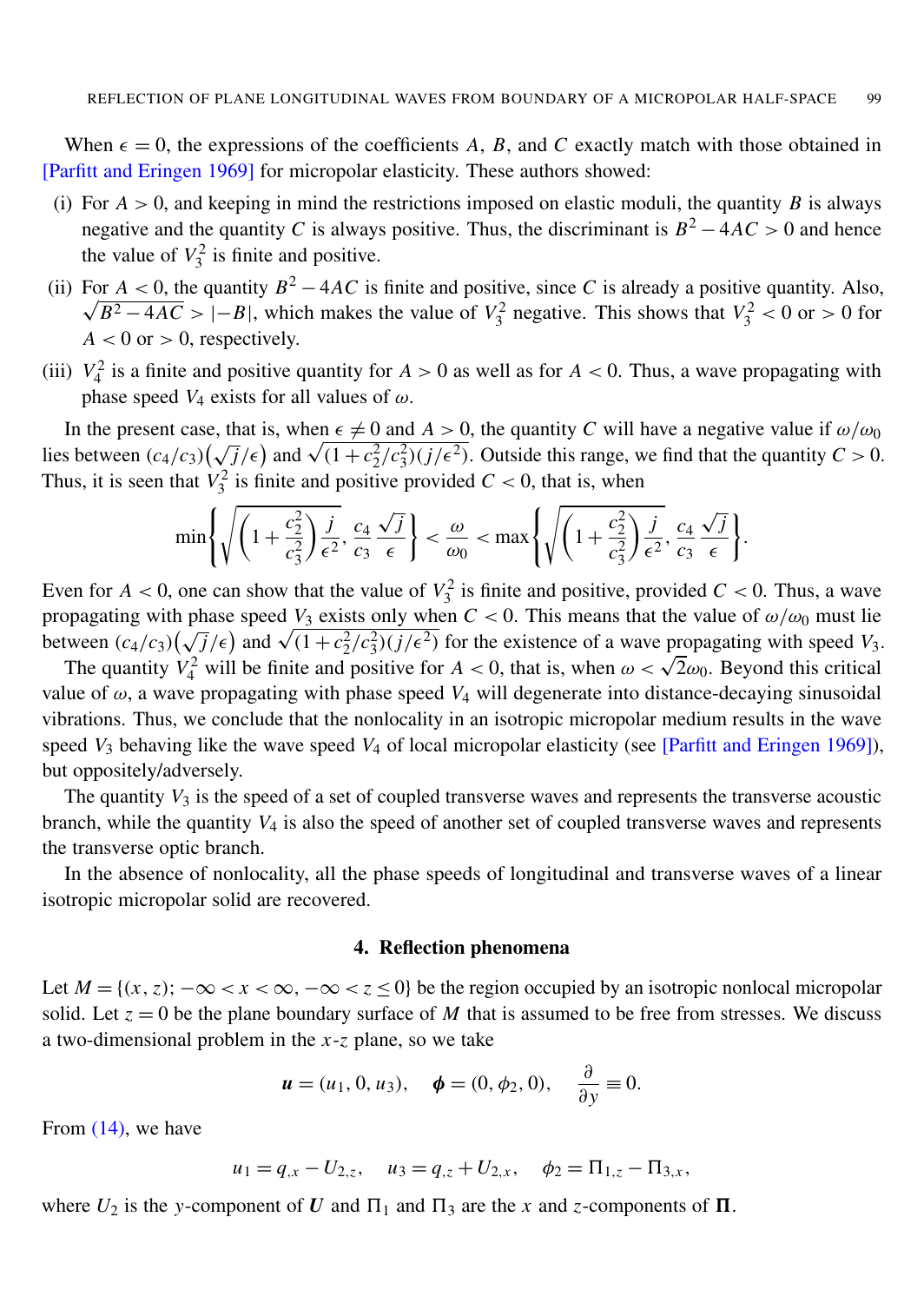Let a train of longitudinal displacement waves having amplitude  $A_0$  and speed  $V_1$  be made incident at an angle  $\theta_0$  on the free surface  $z = 0$ . We postulate the existence of the following reflected waves to satisfy the boundary conditions at the free plane surface:

- (i) a longitudinal wave of amplitude  $A_1$  with speed  $V_1$ , making an angle  $\theta_1$  with the normal,
- (ii) a set of coupled transverse waves of amplitude  $A_{3y}$  propagating with speed  $V_3$ , making an angle  $\theta_3$ with the normal, and
- (iii) a similar set of coupled transverse waves of amplitude *A*4*<sup>y</sup>* propagating with speed *V*4, making an angle  $\theta_4$  with the normal.

The complete geometry of the problem is shown in [Figure 1.](#page-6-0) Thus, the total wave field is given by

$$
q = A_0 \exp\{ik_1(\sin \theta_0 x + \cos \theta_0 z) - i\omega_1 t\} + A_1 \exp\{ik_1(\sin \theta_1 x - \cos \theta_1 z) - i\omega_1 t\},
$$
 (26)

$$
U = \sum_{p=3,4} A_{py} \hat{e}_y \exp\{ik_p(\sin \theta_p x - \cos \theta_p z) - i\omega_p t\},\tag{27}
$$
  

$$
\Pi = \sum (B_{px} \hat{e}_x + B_{pz} \hat{e}_z) \exp\{ik_p(\sin \theta_p x - \cos \theta_p z) - i\omega_p t\},\tag{28}
$$

where  $\omega_l = k_l V_l$  (*l* = 1, 3, 4) have been defined earlier and  $\hat{e}_x$ ,  $\hat{e}_y$ , and  $\hat{e}_z$  are the Cartesian unit base vectors along the *x*, *y*, and *z* directions, respectively.

Comparing the *x* and *z* components of  $(18)$  and then using  $(27)$  and  $(28)$ , we obtain

<span id="page-6-3"></span><span id="page-6-2"></span><span id="page-6-1"></span>
$$
\boldsymbol{B}_p = \frac{\iota \omega_0^2}{k_p (c_4^2 + 2\omega_0^2 / k_p^2 - V_p^2 - \epsilon^2 \omega_p^2)} (\cos \theta_p \hat{\boldsymbol{e}}_x + \sin \theta_p \hat{\boldsymbol{e}}_z) A_{py}.
$$
 (29)

This gives us the relation between the coefficients  $A_p$  and  $B_p$ .

 $p=3.4$ 

<span id="page-6-0"></span>

Figure 1. The geometry of the problem.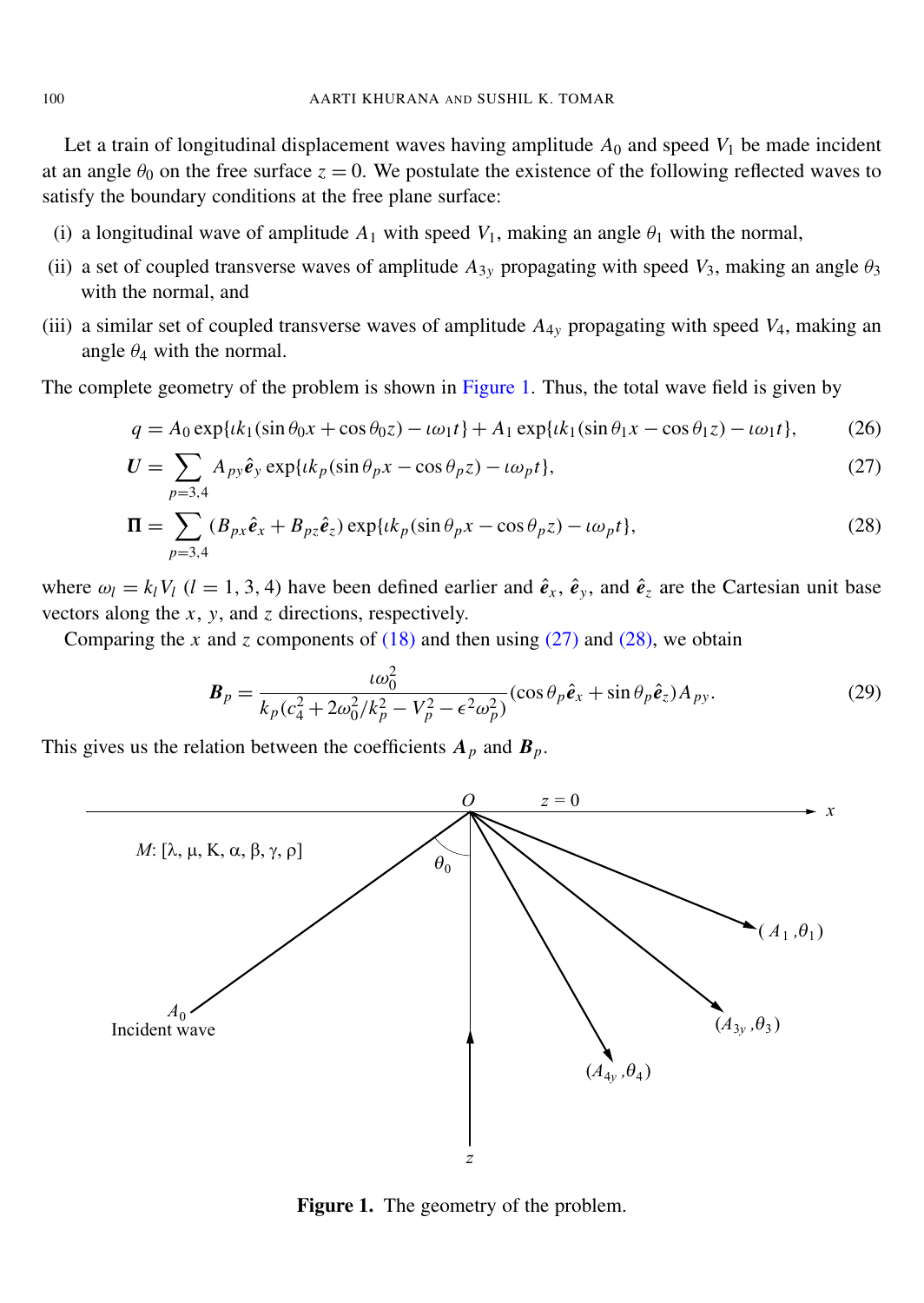Since the boundary of the half-space *M* is mechanically stress-free, the appropriate boundary conditions are the vanishing of the force stress and the couple stress. Mathematically, these boundary conditions can be written as:

<span id="page-7-0"></span>
$$
\sigma_{33} = \sigma_{31} = \mu_{32} = 0 \quad \text{at} \quad z = 0. \tag{30}
$$

The requisite components of stresses are given by

$$
\sigma_{33} = \lambda' q_{,xx} + (\lambda' + 2\mu' + K')q_{,zz} + (2\mu' + K')U_{2,xz},
$$
  

$$
\sigma_{31} = (2\mu' + K')q_{,xz} + \mu' U_{2,xx} - (\mu' + K')U_{2,zz} - K'\phi_2, \quad \mu_{32} = \gamma'\phi_{2,z}.
$$

$$
(31)
$$

We shall also assume that at the boundary surface, all frequencies are equal, that is,  $\omega_1 = \omega_3 = \omega_4 = \omega$ , say, and Snell's law holds, which gives  $k_1 \sin \theta_0 = k_1 \sin \theta_1 = k_3 \sin \theta_3 = k_4 \sin \theta_4$ . The potentials given in [\(26\)](#page-6-3)[–\(28\)](#page-6-2) will satisfy the above boundary conditions [\(30\)](#page-7-0) at  $z = 0$ , if

$$
\sum_{p=0,1} [\lambda' + (2\mu' + K') \cos^2 \theta_p] k_1^2 A_p - (2\mu' + K') \sum_{p=3,4} \sin \theta_p \cos \theta_p k_p^2 A_{py} = 0, (32)
$$

$$
(2\mu' + K')\sin\theta_0 \cos\theta_0 k_1^2 A_0 - (2\mu' + K')\sin\theta_1 \cos\theta_1 k_1^2 A_1
$$
  
 
$$
- \sum_{p=3,4} \left[ \mu' \cos 2\theta_p + K' \cos^2\theta_p - K'\omega_0^2 k_p^{-2} \left( c_4^2 + \frac{2\omega_0^2}{k_p^2} - \epsilon^2 \omega_p^2 - V_p^2 \right)^{-1} \right] k_p^2 A_{py} = 0, (33)
$$
  
 
$$
\sum_{p=3,4} \gamma' \omega_0^2 \cos\theta_p k_p A_{py} \left( c_4^2 + \frac{2\omega_0^2}{k_p^2} - \epsilon^2 \omega_p^2 - V_p^2 \right)^{-1} = 0. (34)
$$

These equations enable us to provide the amplitude ratios of various reflected waves. Equations [\(32\)–](#page-7-1)[\(34\)](#page-7-2) can be written in matrix form as

<span id="page-7-2"></span><span id="page-7-1"></span>
$$
[a_{ij}][Z] = [M],\tag{35}
$$

where  $[a_{ij}]$  is a 3 × 3 matrix,  $[Z] = [Z_1, Z_3, Z_4]^t$  is a column matrix (where superscript *t* denotes the transpose), and  $Z_1 = A_1/A_0$  and  $Z_p = A_{py}/A_0$  ( $p = 3, 4$ ) are the reflection coefficients. All the entries of the matrix  $[a_{ij}]$  together with the column matrix [*M*] are given in the [Appendix.](#page-12-2) Following [\[Achenbach](#page-12-3)] [1973\]](#page-12-3), the rate of energy transmission per unit area is given by

$$
P^* = \sigma_{33}\dot{u}_3 + \sigma_{31}\dot{u}_1 + \mu_{32}\dot{\phi}_2.
$$
 (36)

The expressions of the energy ratios  $E_i$  ( $i = 1, 3, 4$ ) corresponding to various reflected waves are

$$
E_1 = -Z_1^2, \quad E_p = \frac{1}{P_1} \left[ \mu' + K' - \frac{\omega_0^2}{k_p^2 D_p} \left( K' + \frac{\gamma' \omega_0^2}{D_p} \right) \right] k_p^3 \cos \theta_p Z_p^2, \quad p = 3, 4,
$$
  

$$
E_1 = -k_1^3 \cos \theta_1 (k_1' + 2\alpha' + K') \text{ and } D_n = \alpha^2 + 2\alpha^2 L^2, \quad k_1^2 = -k_1^2
$$

where  $P_1 = -k_1^3 \cos \theta_0 (\lambda' + 2\mu' + K')$  and  $D_p = c_4^2 + 2\omega_0^2 / k_p^2 - \epsilon^2 \omega_p^2 - V_p^2$ .

## 5. Numerical results and discussion

For a silicon crystal, the following values of the relevant parameters are taken for an isotropic nonlocal micropolar solid [\[Zeng et al. 2006\]](#page-13-8):  $\lambda = 0.1055 \times 10^{13}$  dyne/cm<sup>2</sup>,  $\mu = 0.2518 \times 10^{12}$  dyne/cm<sup>2</sup>,  $K =$  $0.1 \times 10^{12}$  dyne/cm<sup>2</sup>,  $e_0 = 0.39$ ,  $j = 9.21 \times 10^{-12}$  cm<sup>2</sup>,  $\rho = 2.330$  gm/cm<sup>3</sup>,  $\gamma = 0.1423 \times 10^{13}$  dyne, and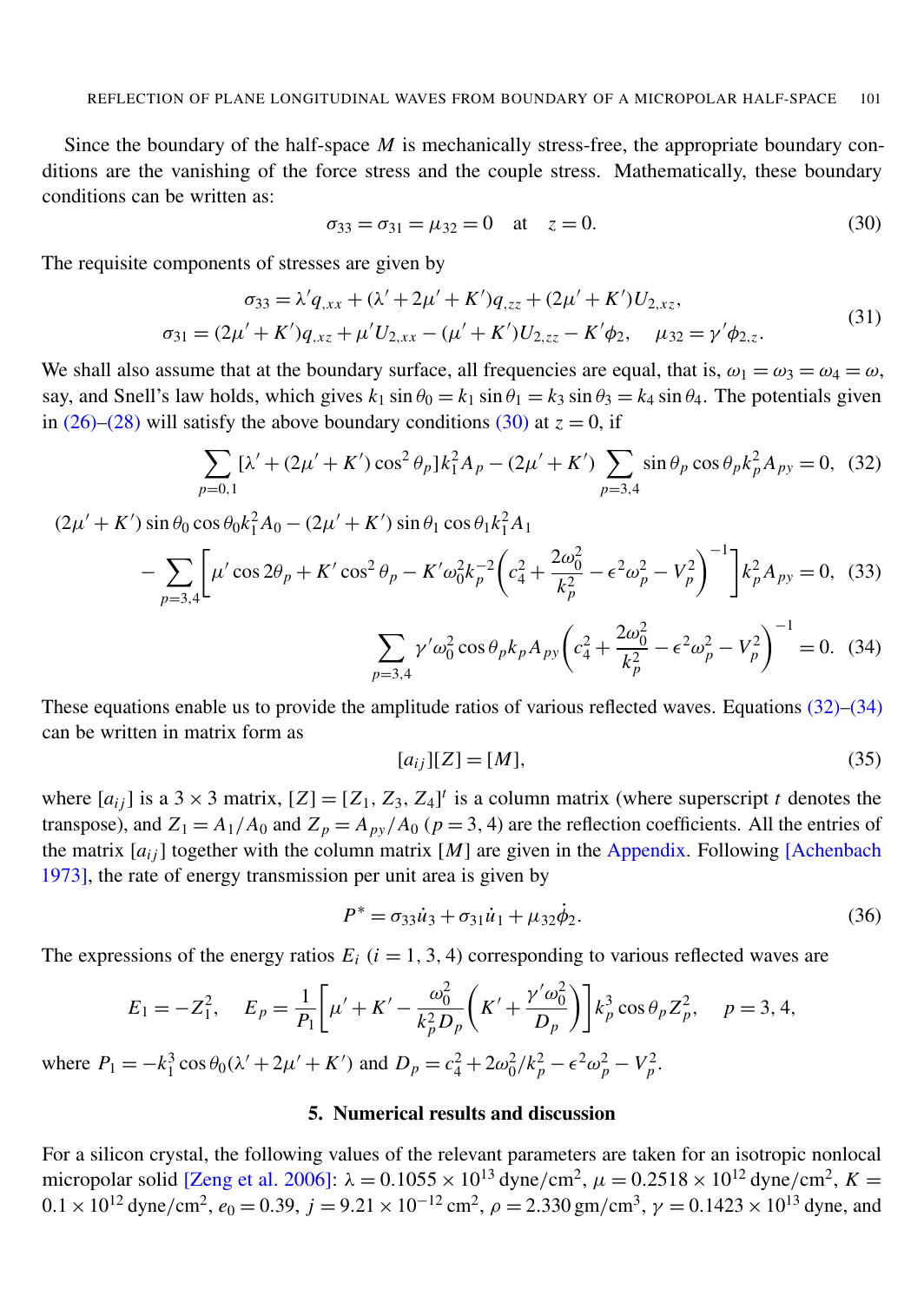$a = 0.5 \times 10^{-7}$  cm, while for a local micropolar solid,  $\lambda = 0.7431 \times 10^{12}$  dyne/cm<sup>2</sup>,  $\mu = 0.1373 \times 10^{12}$ dyne/cm<sup>2</sup>,  $K = 0.1 \times 10^{12}$  dyne/cm<sup>2</sup>,  $j = 9.21 \times 10^{-12}$  cm<sup>2</sup>,  $\rho = 2.330$  gm/cm<sup>3</sup>,  $\gamma = 0.1275 \times 10^{13}$ dyne,  $a = 0.5 \times 10^{-7}$  cm, and  $e_0 = 0$ .

<span id="page-8-0"></span>

<span id="page-8-1"></span>**Figure 2.** Variation of square of phase speeds  $V_i^2/c_1^2$  ( $i = 1, 3, 4$ ) with frequency ratio.



**Figure 3.** Variation of modulus of reflection coefficient  $Z_1$  with angle of incidence.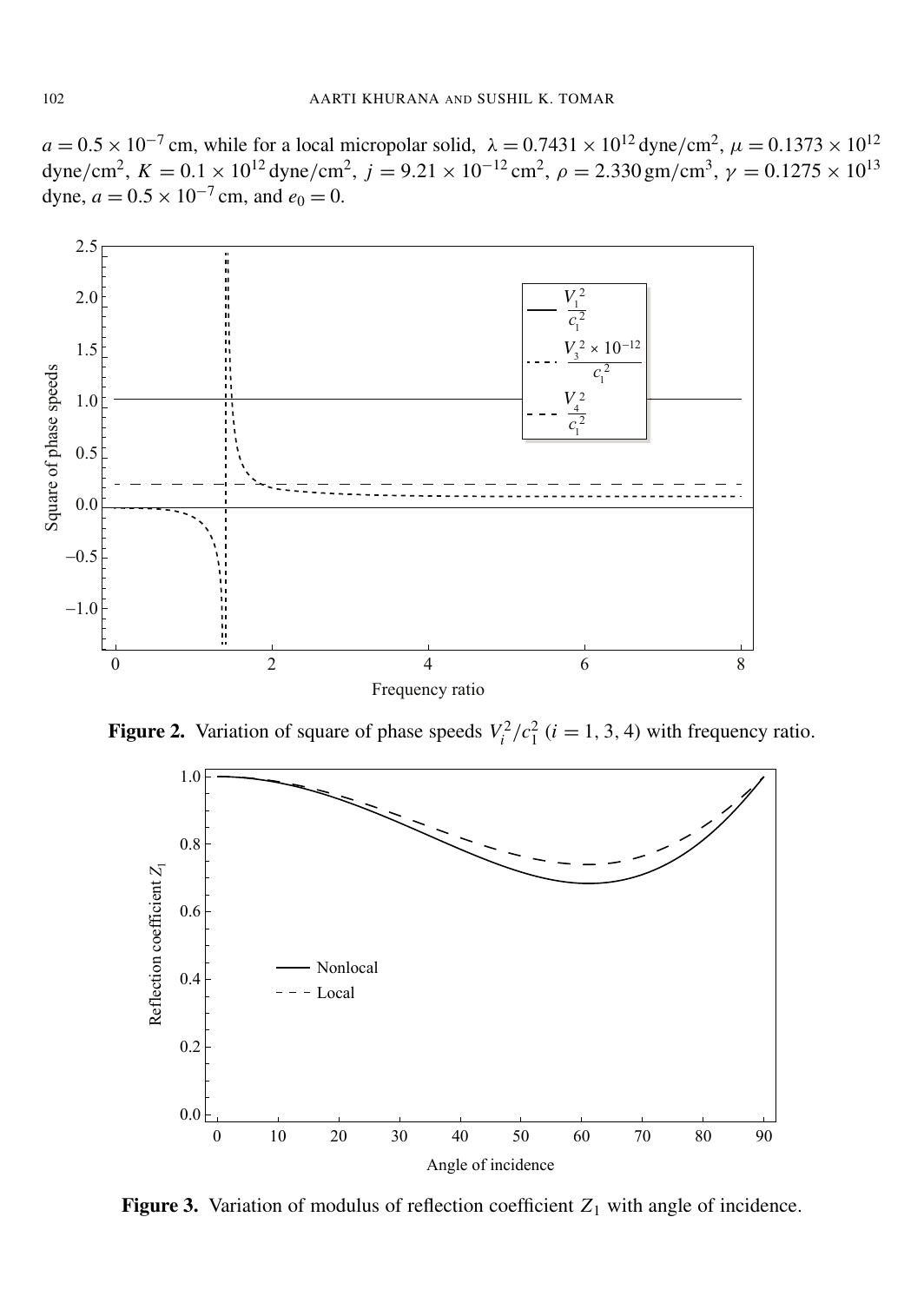In [Figure 2,](#page-8-0) we have shown the variation of the square of phase speeds (nondimensional)  $V_i^2/c_1^2$  $(i = 1, 3, 4)$  in the nonlocal micropolar solid, with the frequency ratio ( $\omega/\omega_0$ ). It is seen that the values of  $V_1^2/c_1^2$  and  $V_4^2/c_1^2$  remain almost constant in the considered range  $0 \le \omega/\omega_0 \le 8$ . We have plotted the curve of  $V_3^2/c_1^2$  after magnifying it by a factor of  $10^{-12}$  as its value was large enough in comparison

<span id="page-9-1"></span>

Figure 4. Variation of modulus of reflection coefficient  $Z_3$  with angle of incidence.

<span id="page-9-0"></span>

Figure 5. Variation of modulus of reflection coefficient  $Z_4$  with angle of incidence.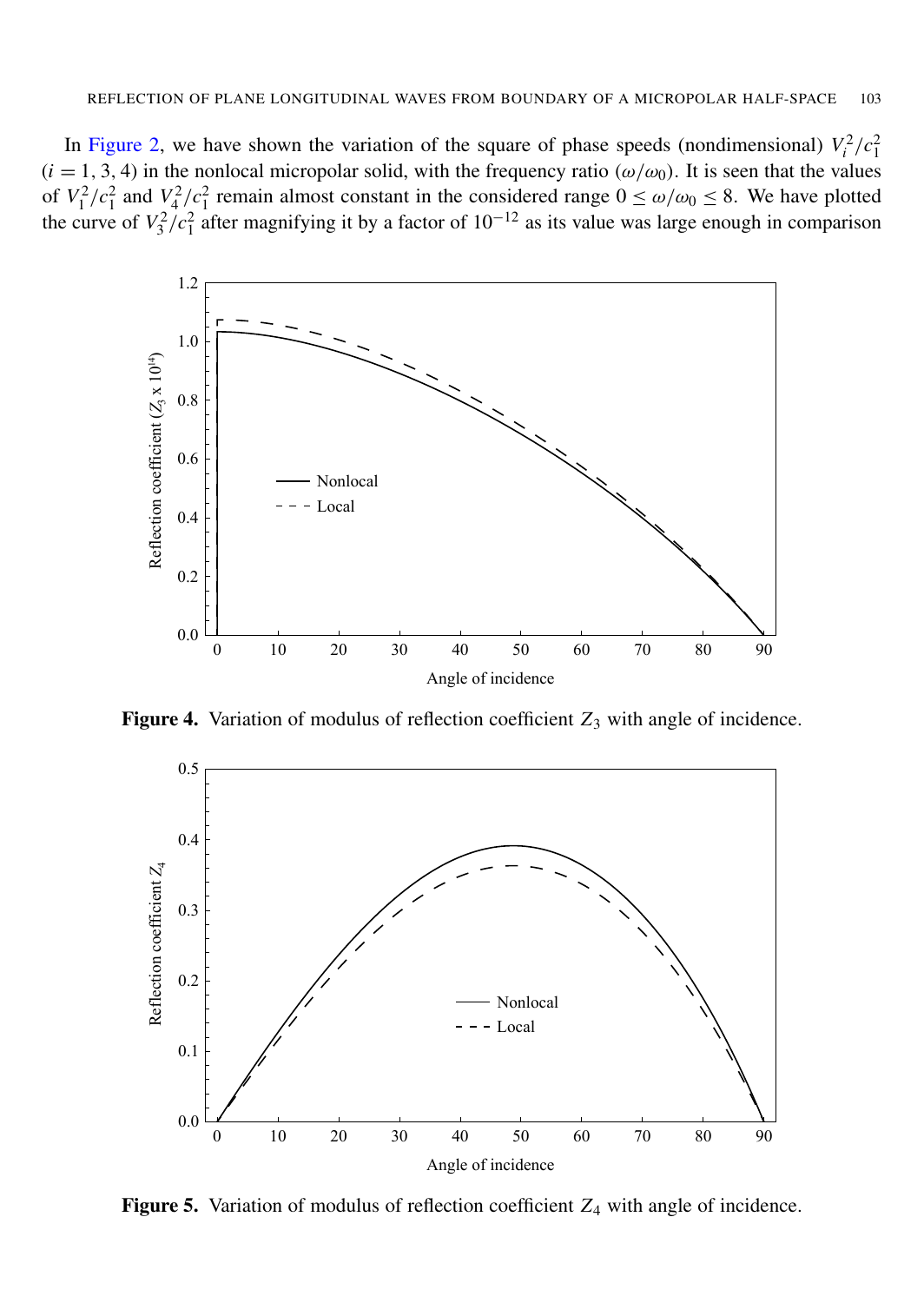with the values of other quantities. It can be seen through this figure that  $\omega_c$  = √  $\omega_c = \sqrt{2\omega_0}$  is the critical frequency for a wave propagating with phase speed *V*<sub>3</sub>, that is, before  $\omega_c = \sqrt{2}\omega_0$  the quantity  $V_3^2/c_1^2$ has negative values while later on it remains positive. Moreover, it has also been observed that the effect of the nonlocality parameter on phase speed depends heavily on the value of characteristic length *a*. At higher values of *a*, the phase speeds of waves are found to be more dispersive.

Figures [3](#page-8-1)[–5](#page-9-0) depict the comparison between the nonlocal and local micropolar solids for modulus values of reflection coefficients  $Z_1$ ,  $Z_3$ , and  $Z_4$  with angle of incidence of the longitudinal displacement wave propagating with phase speed  $V_1$ . The solid curve is for the nonlocal micropolar solid, that is, when  $e_0 = 0.39$ , while the dotted curve is for the local micropolar solid.

In [Figure 3,](#page-8-1) the modulus value of the reflection coefficient  $Z_1$  has a maximum value equal to unity at normal incidence in both the cases. Then, its value decreases till  $\theta_0 = 58^\circ$ . Thereafter it increases with the increase of  $\theta_0$  to attain its maximum value at grazing incidence. The pattern is similar for the nonlocal micropolar solid and the local micropolar solid.

In [Figure 4,](#page-9-1) we have plotted the variation of modulus values of the reflection coefficient  $Z_3 \times 10^{14}$ as the value of  $Z_3$  is negligibly small. The value of the reflection coefficient  $Z_3$  is maximal at normal incidence. This value decreases with an increase of  $\theta_0$  throughout the range and approaches zero as  $\theta_0$ approaches 90◦ . [Figure 5](#page-9-0) depicts the variation of the absolute values of the reflection coefficient *Z*4. It is seen that the value increases with increase in  $\theta_0$  in the range  $0^\circ \le \theta_0 \le 52^\circ$ , and thereafter it decreases and vanishes at  $\theta_0 = 90^\circ$ .

In Figures [3–](#page-8-1)[5,](#page-9-0) we have seen that at each angle of incidence the modulus value of the reflection coefficients  $Z_1$  and  $Z_3$  for the local micropolar solid is bigger than the corresponding values for the nonlocal micropolar solid. However, the value of *Z*<sup>4</sup> for the nonlocal micropolar solid is bigger at each angle of incidence than the value for the local micropolar solid.

<span id="page-10-0"></span>

**Figure 6.** Variation of modulus of energy ratio  $E_1$  with angle of incidence.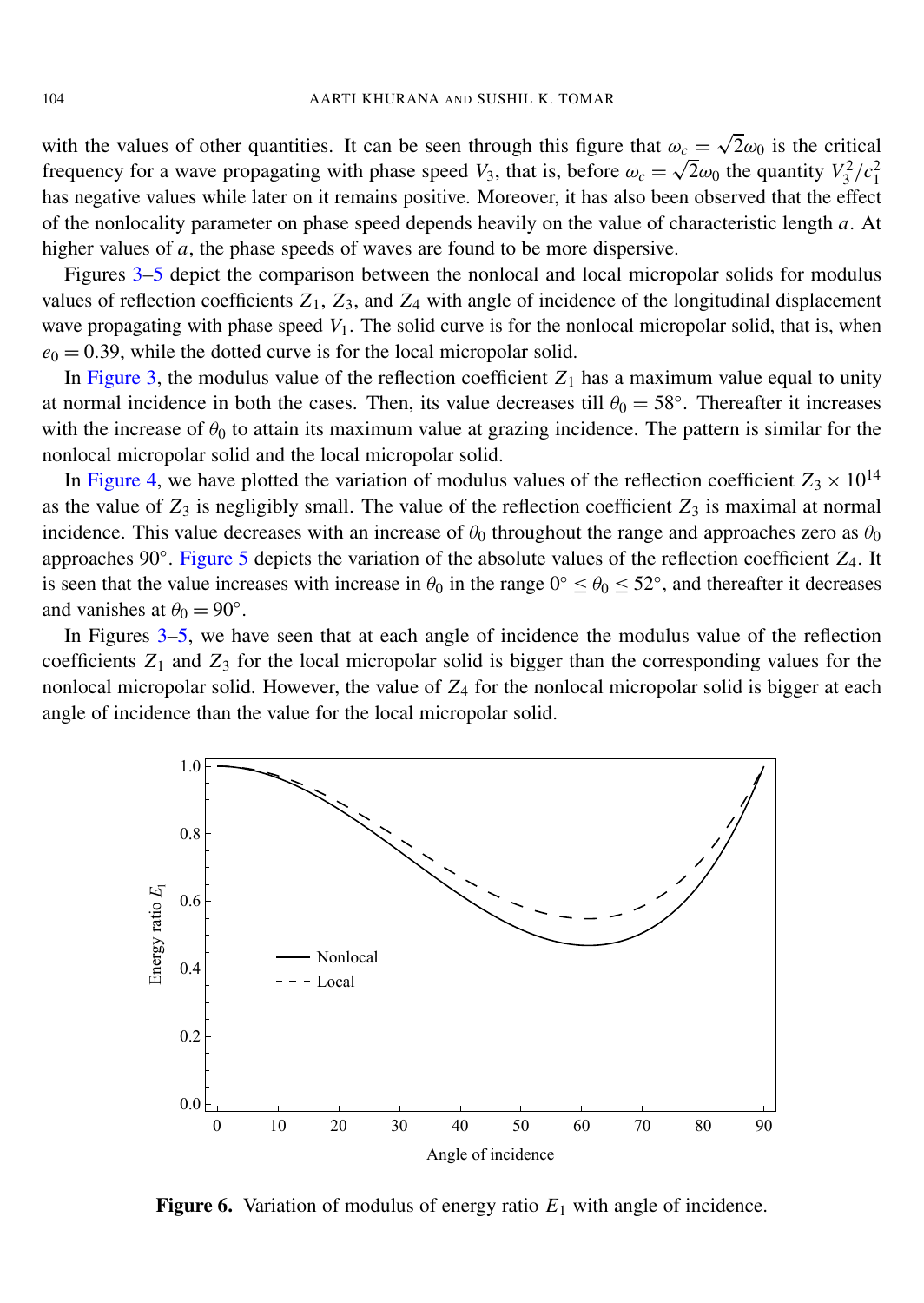Figures [6–](#page-10-0)[8](#page-11-0) depict the variation of the modulus values of the energy ratios with the angle of incidence. At the free boundary surface, the sum of the energy ratios is equal to unity during reflection at each angle of incidence of a longitudinal displacement wave propagating with speed  $V_1$ . The formulae for reflection coefficients and their corresponding energy ratios are obtained analytically and numerically. This shows that there is no dissipation of energy at the free boundary surface.



Figure 7. Variation of modulus of energy ratio  $E_3$  with angle of incidence.

<span id="page-11-0"></span>

Figure 8. Variation of modulus of energy ratio *E*<sup>4</sup> with angle of incidence.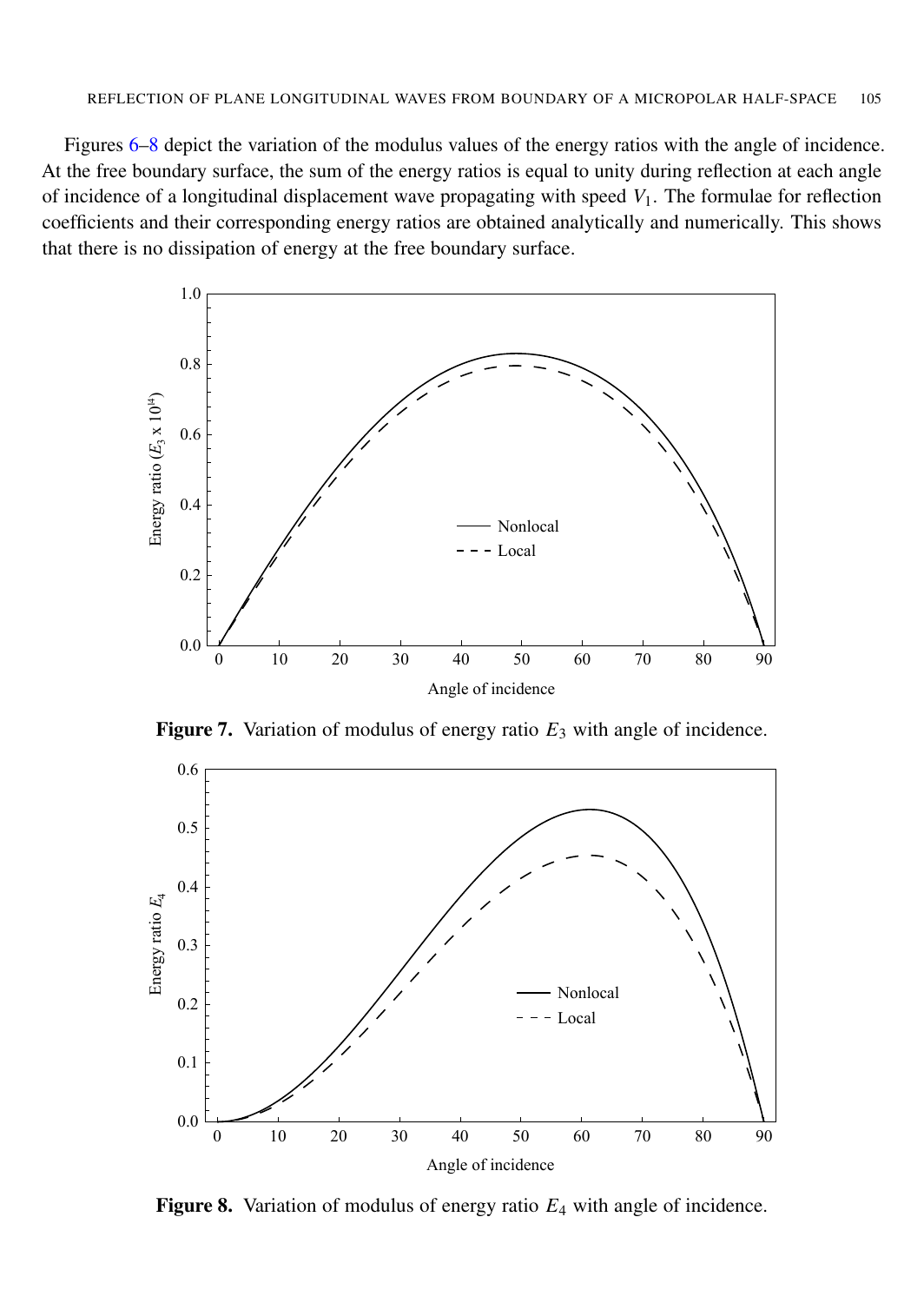#### 6. Conclusions

This paper deals with the possibility of plane-wave propagation in an isotropic nonlocal micropolar solid. The reflection phenomena of a plane wave striking obliquely at the free boundary surface is also discussed. The following is concluded.

- (i) Four waves may travel with distinct speeds in a nonlocal micropolar solid: a longitudinal displacement wave, a longitudinal microrotational wave, and two sets of coupled transverse waves. All the waves are dispersive in nature.
- (ii) The effect of the nonlocality parameter on the reflection coefficients (as well as on the energy ratios) is found to be maximal at some intermediate angle of incidence of a longitudinal displacement wave. However, there is no significant difference seen at the grazing incidence and the normal incidence on the reflection coefficients and energy ratios.
- (iii) The balance of energy law has been verified at each angle of incidence of a longitudinal displacement wave at the free boundary surface.

#### Appendix

<span id="page-12-2"></span>Entries of the matrices  $[a_{ij}]$  and  $[M]$ :

$$
a_{11} = -1, \quad a_{12} = \frac{(2\mu' + K')\sin\theta_{0}}{[\lambda' + (2\mu' + K')\cos^{2}\theta_{0}]v_{31}}\sqrt{1 - v_{31}^{2}\sin^{2}\theta_{0}},
$$
  
\n
$$
a_{13} = \frac{(2\mu' + K')\sin\theta_{0}}{[\lambda' + (2\mu' + K')\cos^{2}\theta_{0}]v_{41}}\sqrt{1 - v_{41}^{2}\sin^{2}\theta_{0}}, \quad a_{21} = \sin\theta_{0}\cos\theta_{0},
$$
  
\n
$$
a_{22} = \frac{1}{(2\mu' + K')v_{31}^{2}}\left[\mu'(1 - 2v_{31}^{2}\sin^{2}\theta_{0}) + K'(1 - v_{31}^{2}\sin^{2}\theta_{0}) - \frac{K'\omega_{0}^{2}}{k_{3}^{2}D_{3}}\right],
$$
  
\n
$$
a_{23} = \frac{1}{(2\mu' + K')v_{41}^{2}}\left[\mu'(1 - 2v_{41}^{2}\sin^{2}\theta_{0}) + K'(1 - v_{41}^{2}\sin^{2}\theta_{0}) - \frac{K'\omega_{0}^{2}}{k_{4}^{2}D_{4}}\right],
$$
  
\n
$$
a_{31} = 0, \quad a_{32} = \frac{\Omega\sqrt{1 - v_{31}^{2}\sin^{2}\theta_{0}}}{2v_{31}^{3}\left(1 + \frac{\epsilon^{2}\omega_{3}^{2}}{V_{3}^{2}} - \frac{2\omega_{0}^{2}}{\omega_{3}^{2}} - \frac{c_{4}^{2}}{V_{3}^{2}}\right)}, \quad a_{33} = \frac{\Omega\sqrt{1 - v_{41}^{2}\sin^{2}\theta_{0}}}{2v_{41}^{3}\left(1 + \frac{\epsilon^{2}\omega_{4}^{2}}{V_{4}^{2}} - \frac{2\omega_{0}^{2}}{\omega_{4}^{2}} - \frac{c_{4}^{2}}{V_{4}^{2}}\right)},
$$
  
\n
$$
M_{1} = 1, \quad M_{2} = \sin\theta_{0}\cos\theta_{0}, \quad M_{3} = 0,
$$
  
\n
$$
v_{31} = \frac{V_{3}}{V_{1}} \text{ and } v_{41} = \frac{V_{4}}{V_{1}}
$$

#### References

- <span id="page-12-3"></span>[Achenbach 1973] J. D. Achenbach, ["Plane harmonic waves in elastic half-spaces",](http://dx.doi.org/10.1016/B978-0-7204-0325-1.50010-2) Chapter 5, pp. 165–201 in *Wave propagation in elastic solids*, Applied Mathematics and Mechanics 16, Elsevier, Amsterdam, 1973.
- <span id="page-12-0"></span>[Chen et al. 2004] Y. Chen, J. D. Lee, and A. Eskandarian, ["Atomistic view point of the applicability of microcontinuum](http://dx.doi.org/10.1016/j.ijsolstr.2003.11.030) [theories",](http://dx.doi.org/10.1016/j.ijsolstr.2003.11.030) *Int. J. Solids Struct.* 41 (2004), 2085–2097.
- <span id="page-12-1"></span>[Erbay et al. 1992] S. Erbay, H. A. Erbay, and S. Dost, ["Nonlinear wave interactions in a micropolar elastic medium",](http://dx.doi.org/10.1016/0165-2125(92)90040-9) *Wave Motion* 16 (1992), 163–172.

where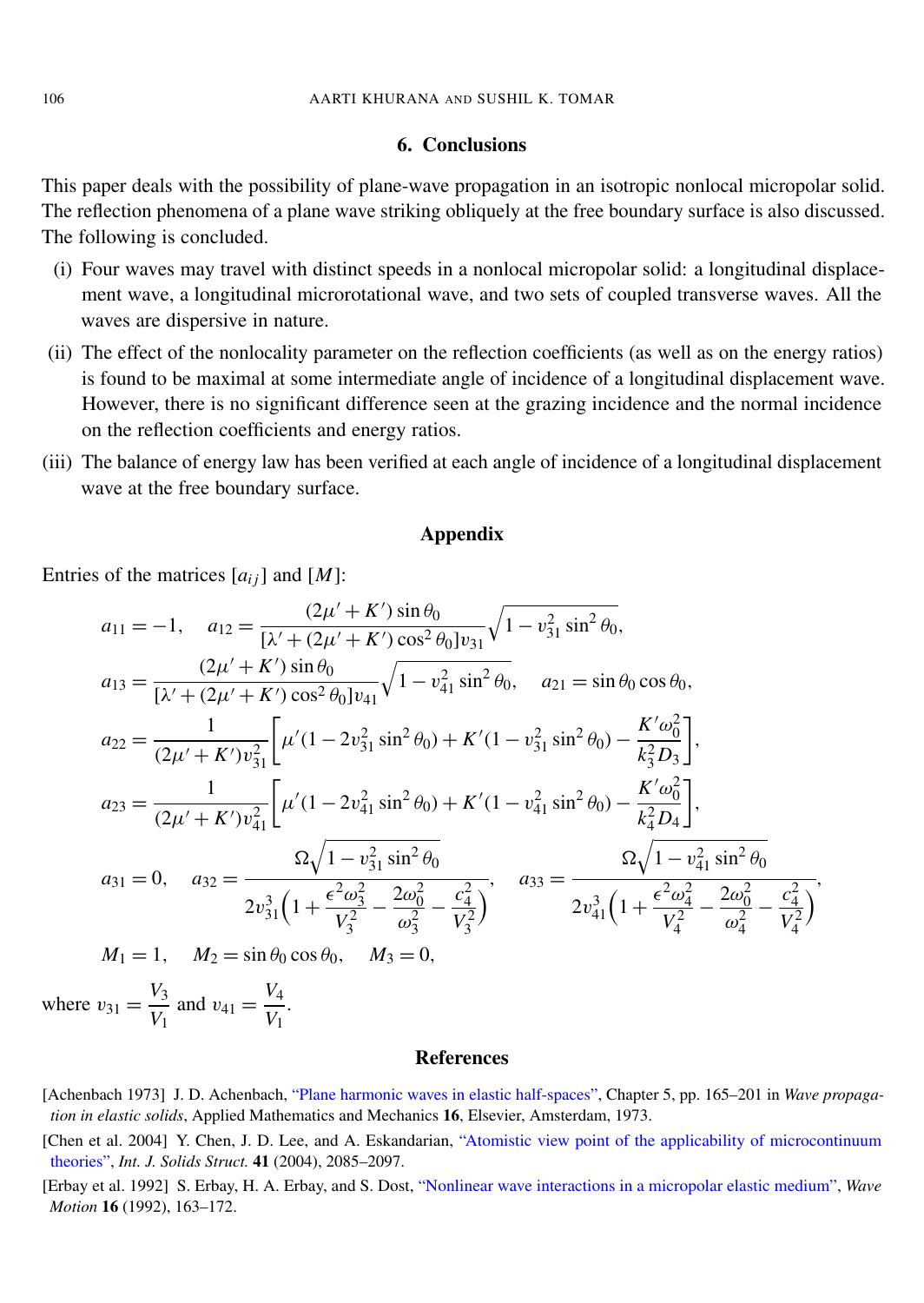- <span id="page-13-0"></span>[Eringen 1972a] A. C. Eringen, ["Nonlocal polar elastic continua",](http://dx.doi.org/10.1016/0020-7225(72)90070-5) *Int. J. Eng. Sci.* 10 (1972), 1–16.
- <span id="page-13-1"></span>[Eringen 1972b] A. C. Eringen, ["Linear theory of nonlocal elasticity and dispersion of plane waves",](http://dx.doi.org/10.1016/0020-7225(72)90050-X) *Int. J. Eng. Sci.* 10 (1972), 425–435.
- <span id="page-13-5"></span>[Eringen 1984] A. C. Eringen, ["Plane waves in nonlocal micropolar elasticity",](http://dx.doi.org/10.1016/0020-7225(84)90112-5) *Int. J. Eng. Sci.* 22 (1984), 1113–1121.
- <span id="page-13-4"></span>[Eringen 1999] A. C. Eringen, *[Microcontinuum field theories, I: Foundations and solids](http://dx.doi.org/10.1007/978-1-4612-0555-5)*, Springer, New York, 1999.
- <span id="page-13-2"></span>[Eringen 2002] A. C. Eringen, *[Nonlocal continuum field theories](http://tinyurl.com/eringen-book)*, Springer, New York, 2002.
- <span id="page-13-3"></span>[Eringen and Edelen 1972] A. C. Eringen and D. G. B. Edelen, ["On nonlocal elasticity",](http://dx.doi.org/10.1016/0020-7225(72)90039-0) *Int. J. Eng. Sci.* 10 (1972), 233–248.
- <span id="page-13-7"></span>[Lazar and Kirchner 2006] M. Lazar and H. O. K. Kirchner, ["The Eshelby tensor in nonlocal elasticity and in nonlocal microp](http://dx.doi.org/10.2140/jomms.2006.1.325)[olar elasticity",](http://dx.doi.org/10.2140/jomms.2006.1.325) *J. Mech. Mater. Struct.* 1 (2006), 325–337.
- <span id="page-13-9"></span>[Najafi et al. 2012] A. Najafi, M. Eghtesad, and F. Daneshmand, ["Boundary stabilization of vibration of nonlocal micropolar](http://dx.doi.org/10.1016/j.apm.2011.09.091) [elastic media",](http://dx.doi.org/10.1016/j.apm.2011.09.091) *Appl. Math. Model.* 36:8 (2012), 3447–3453.
- <span id="page-13-10"></span>[Parfitt and Eringen 1969] V. R. Parfitt and A. C. Eringen, ["Reflection of plane waves from the flat boundary of a micropolar](http://dx.doi.org/10.1121/1.1911598) [elastic half-space",](http://dx.doi.org/10.1121/1.1911598) *J. Acoust. Soc. Am.* 45 (1969), 1258–1272.
- <span id="page-13-6"></span>[Wang and Dhaliwal 1993] J. Wang and R. S. Dhaliwal, ["On some theorems in the nonlocal theory of micropolar elasticity",](http://dx.doi.org/10.1016/0020-7683(93)90215-S) *Int. J. Solids Struct.* 30:10 (1993), 1331–1338.
- <span id="page-13-8"></span>[Zeng et al. 2006] X. Zeng, Y. Chen, and J. D. Lee, ["Determining material constants in nonlocal micromorphic theory through](http://dx.doi.org/10.1016/j.ijengsci.2006.08.002) [phonon dispersion relations",](http://dx.doi.org/10.1016/j.ijengsci.2006.08.002) *Int. J. Eng. Sci.* 44 (2006), 1334–1345.

Received 11 Sep 2012. Revised 18 Oct 2012. Accepted 18 Nov 2012.

AARTI KHURANA: [aarti\\_maths@yahoo.com](mailto:aarti_maths@yahoo.com) Department of Mathematics, DAV College, Sector 10, Chandigarh 160 011, India

SUSHIL K. TOMAR: [sktomar66@gmail.com](mailto:sktomar66@gmail.com) Department of Mathematics, Panjab University, Sector 14, Chandigarh 160 014, India

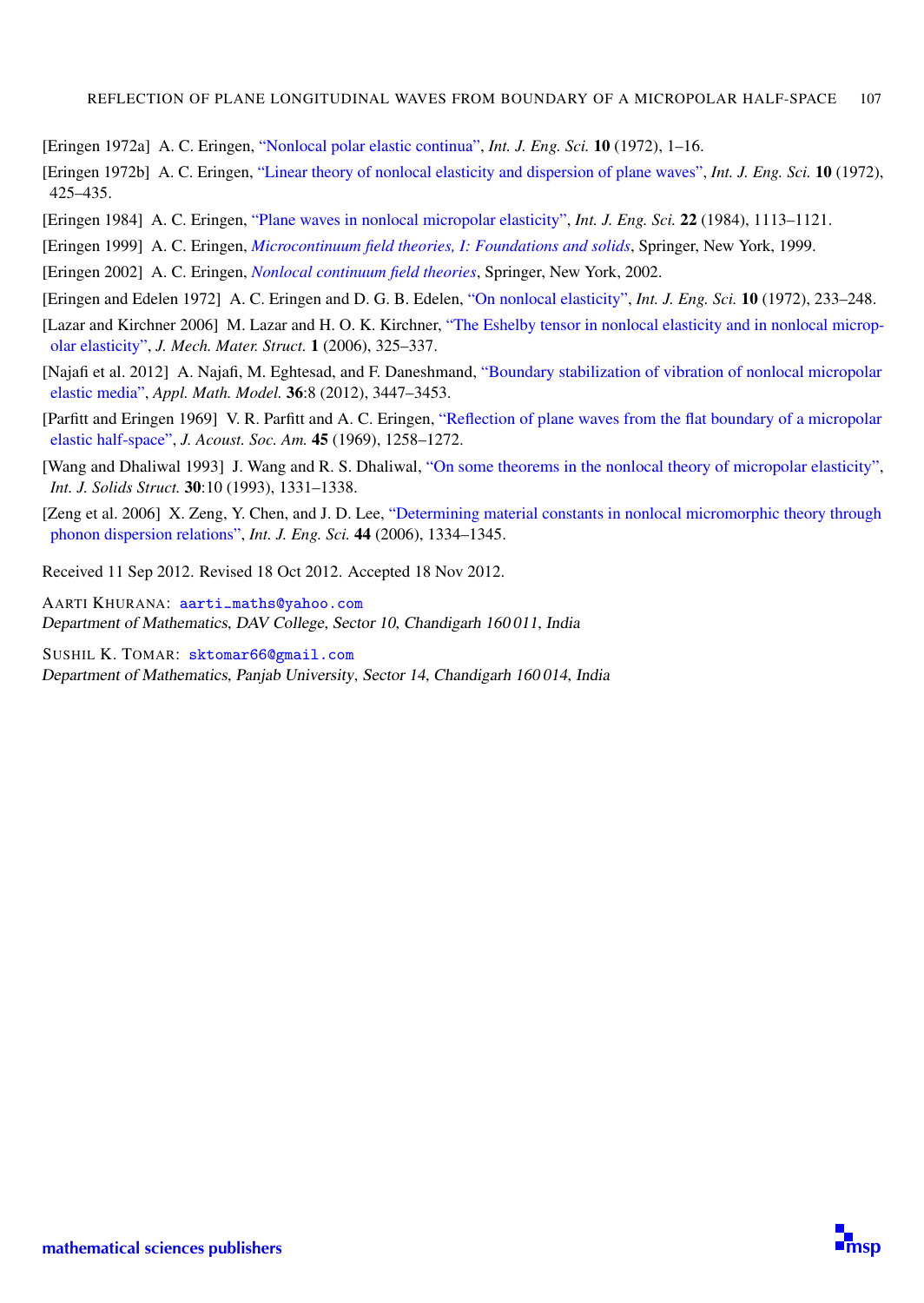# JOURNAL OF MECHANICS OF MATERIALS AND STRUCTURES

## [msp.org/jomms](http://msp.org/jomms/)

Founded by Charles R. Steele and Marie-Louise Steele

#### EDITORS

| Charles R. Steele   | Stanford University, USA                        |
|---------------------|-------------------------------------------------|
| DAVIDE BIGONI       | University of Trento, Italy                     |
| <b>IWONA JASIUK</b> | University of Illinois at Urbana-Champaign, USA |
| YASUHIDE SHINDO     | Tohoku University, Japan                        |
|                     |                                                 |

#### EDITORIAL BOARD

| H. D. BUI              | Ecole Polytechnique, France                     |
|------------------------|-------------------------------------------------|
| J. P. CARTER           | University of Sydney, Australia                 |
| R. M. CHRISTENSEN      | Stanford University, USA                        |
| G. M. L. GLADWELL      | University of Waterloo, Canada                  |
| D. H. HODGES           | Georgia Institute of Technology, USA            |
| <b>J. HUTCHINSON</b>   | Harvard University, USA                         |
| C. HWU                 | National Cheng Kung University, Taiwan          |
| <b>B. L. KARIHALOO</b> | University of Wales, UK                         |
| Y. Y. KIM              | Seoul National University, Republic of Korea    |
| Z. Mroz                | Academy of Science, Poland                      |
| D. PAMPLONA            | Universidade Católica do Rio de Janeiro, Brazil |
| M. B. RUBIN            | Technion, Haifa, Israel                         |
| A. N. SHUPIKOV         | Ukrainian Academy of Sciences, Ukraine          |
| T. TARNAI              | University Budapest, Hungary                    |
| F.Y.M.WAN              | University of California, Irvine, USA           |
| P. WRIGGERS            | Universität Hannover, Germany                   |
| W. YANG                | Tsinghua University, China                      |
| F. ZIEGLER             | Technische Universität Wien, Austria            |
| <b>PRODUCTION</b>      | production@msp.org                              |

SILVIO LEVY Scientific Editor

Cover photo: Ev Shafrir

See [msp.org/jomms](http://msp.org/jomms/) for submission guidelines.

JoMMS (ISSN 1559-3959) at Mathematical Sciences Publishers, 798 Evans Hall #6840, c/o University of California, Berkeley, CA 94720-3840, is published in 10 issues a year. The subscription price for 2013 is US \$555/year for the electronic version, and \$705/year (+\$60, if shipping outside the US) for print and electronic. Subscriptions, requests for back issues, and changes of address should be sent to MSP.

JoMMS peer-review and production is managed by EditFLOW® from Mathematical Sciences Publishers.



© 2013 Mathematical Sciences Publishers